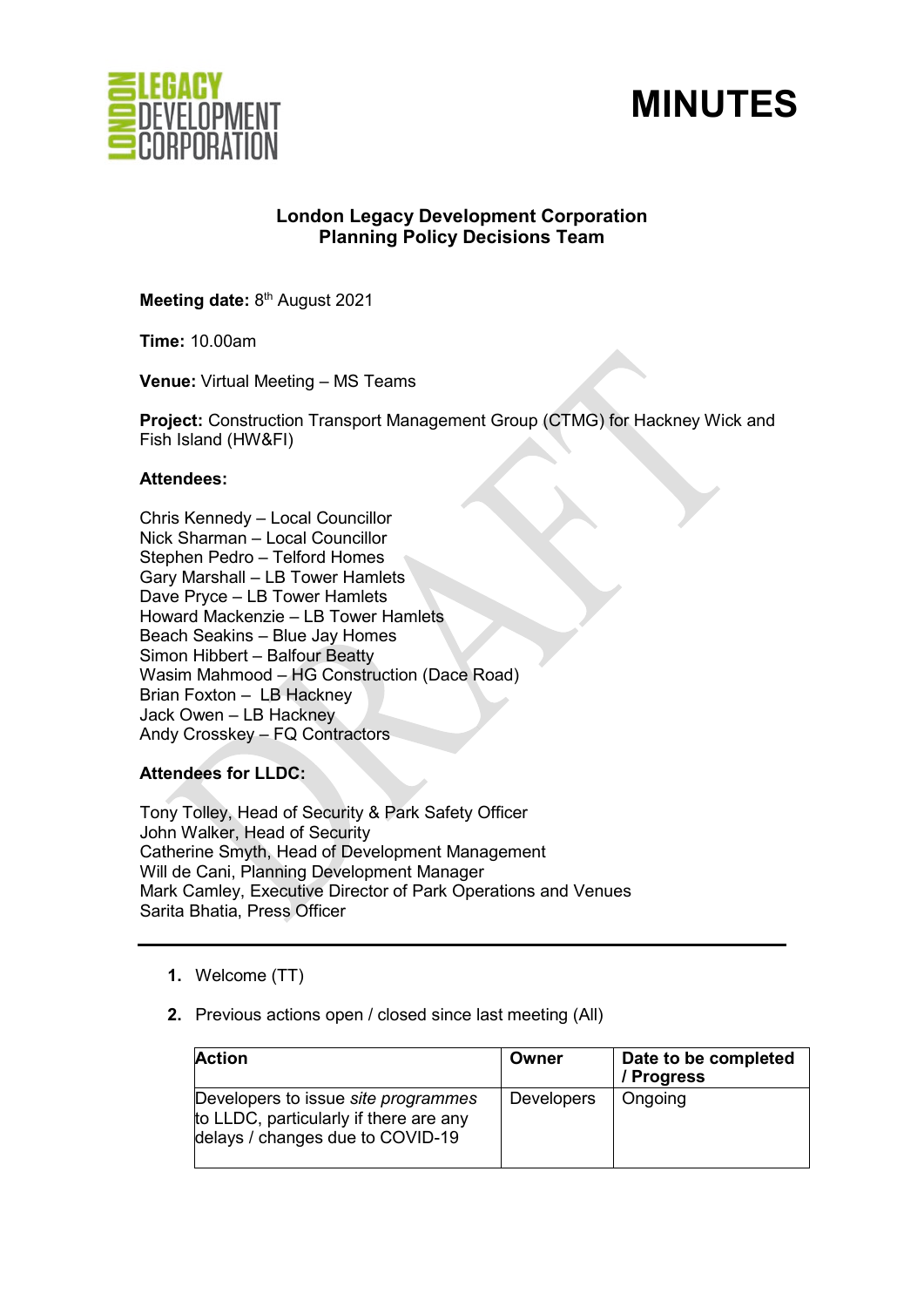| Road safety review – TT has sent out<br>a selection of dates on Doodle to<br>LBTH/LBH and TfL to arrange a site<br>visit for next week/week after; to<br>consider the local infrastructure/road<br>safety measures | LLDC &<br><b>Boroughs</b> | Open |
|--------------------------------------------------------------------------------------------------------------------------------------------------------------------------------------------------------------------|---------------------------|------|
|--------------------------------------------------------------------------------------------------------------------------------------------------------------------------------------------------------------------|---------------------------|------|

- *TT updated the group in relation to a Road Safety Study meeting took place between LLDC, TfL and LBH officers and confirmed the project team are now looking to implement a short term improvement to the road configuration under the Wallis Road railway bridge.*
- *TT sought comfort from LBTH that they would not have any objections to implementing this measures and GM confirmed that he would revert to LBTH officers and confirm by reply to LLDC by Monday 9th August.*
- *Cllr Kennedy raised issue of overweight HGVs travelling along Berkshire Road as a cut through and therefore breaching TMPs.*
- *SP and BS requested further details in relation weight and HGV restrictions and GM confirmed he would revert any further details on restrictions that are likely to come into place.*
- *NS raised issue of Capital Concrete vehicles causing disruption, risks to safety and obstructions along Wallis Road. TT confirmed that Wallis Road short term improvement measure would hopefully slow vehicles and create a safer route for all users.*
- **3.** Discussion on development sites (All)

## *Telford Homes – Wallis Road*

- *SP advised that the Wallis Road footpath is now fully open to the public.*
- *SP advised that a tower crane is due to be removed on the weekend of the 6/7th August and all activity will take place on site and should not require a road closure. A traffic marshal will also be in place managing the dismantling and removal of the tower crane.*
- *SP advised that practical completion on all blocks is expected by November 2021 and the Hackney Wick Station connection route will hopefully be open and available by October 2021.*
- *TT raised concerns in relation to the Telford Homes site following a recent walkaround in relation to fork lift movements and traffic barriers / marshalling.*
- *SP acknowledged the comments and was aware following the walkaround and confirmed Telford's will address and resolve the issues.*

#### *L&Q – Bream Street*

• *No one on the call.*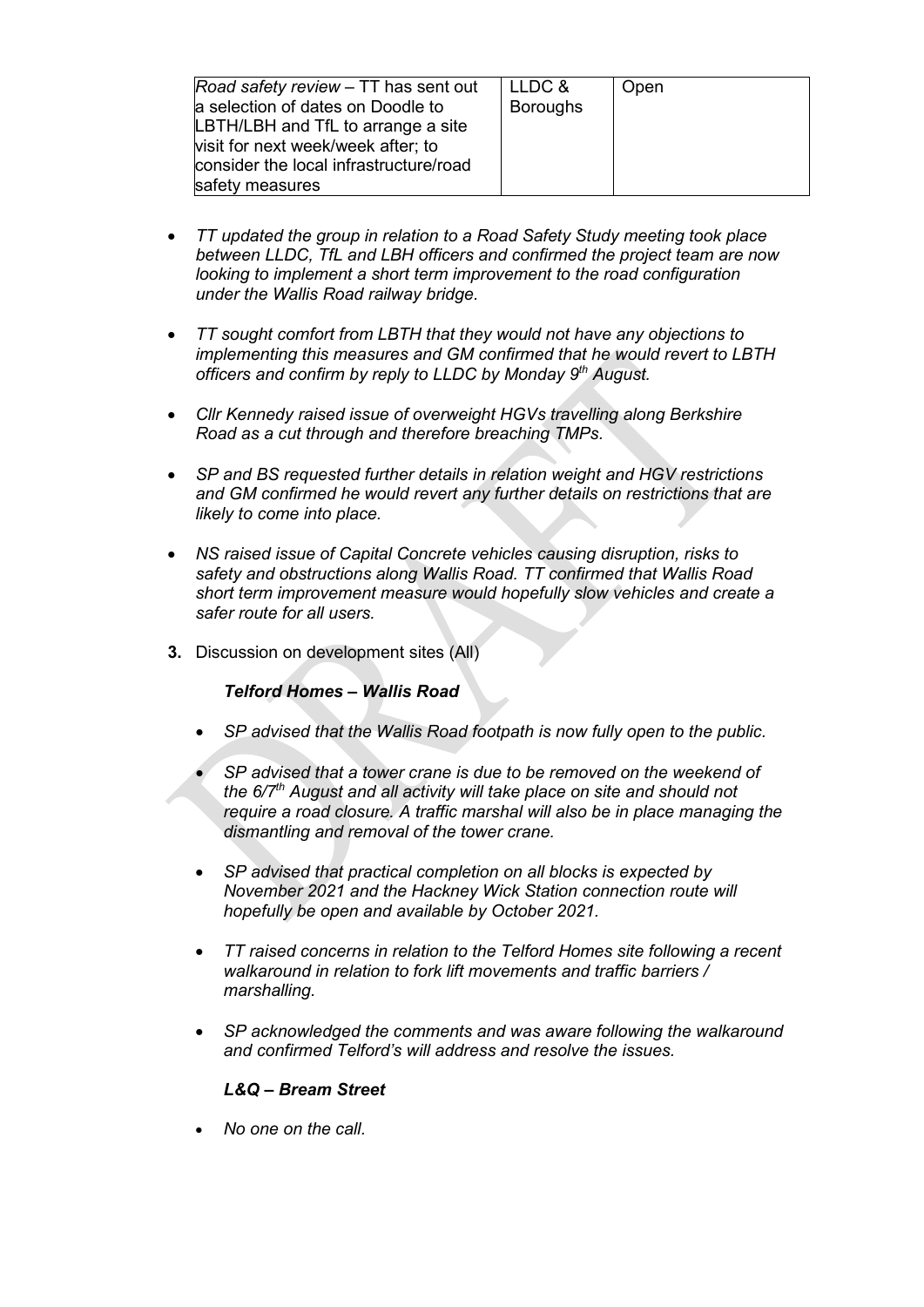• *ACTION: CS/WDC to (i) remind them to attend (ii) seek update by email.* 

#### *Hill Group – Wyke Road*

- *No one on the call.*
- *ACTION: CS/WDC to (i) remind them to attend (ii) seek update by email.*

#### *Balfour Beatty – bridges*

- *SH advised that Monier Road bridge is now open to pedestrians and cyclists.*
- *SH advised that BB are still experiencing issues with the feeder pillar to support UKPN works but this is likely to be resolved at the end of August that will then allow for fencing to be removed.*
- *SH advised that handrail issue is ongoing and will hopefully be resolved (in terms of agreed height) within the next week.*
- *TT advised that part of the Monier Road bridge has now been handed over to LLDC, and LLDC will continue to update the group in relation to opening the bridge for buses only.*

## *Taylor Wimpey – 90 Monier Road*

- *No-one on the call*
- *ACTION: CS/WDC to (i) remind them to attend (ii) seek update by email.*

## *Taylor Wimpey Wick Lane*

- *No-one on the call*
- *ACTION: CS/WDC to (i) remind them to attend (ii) seek update by email.*

# *HG Construction - Dace Road*

- *WM requested to be added to the mailing list going forward.*
- *WM advised that works are averaging 1-2 deliveries a day*
- *WM advised that works are ongoing and no significant updates since the last meeting*
- *WM queried whether any other sites were experiencing vehicle break-ins or if there was a forum to address this issue*
- *TT confirmed that all incidents should be reported and advise operatives not to leave any tools in their vehicles.*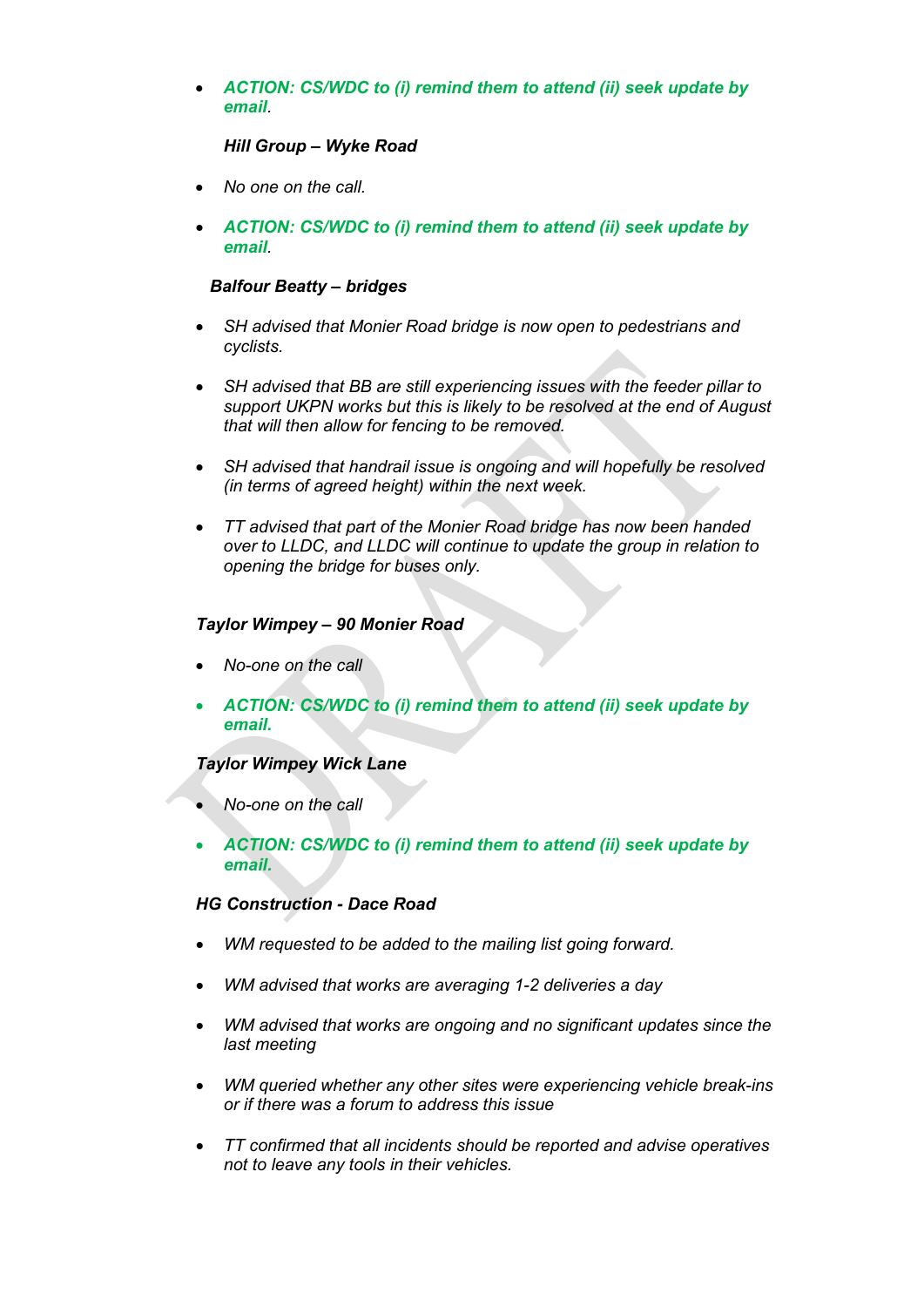# *HG Construction – Stour Road*

- *No one on the call.*
- *ACTION: CS/WDC to (i) remind them to attend (ii) seek update by email.*

## *R/o 59 Wallis Road*

- *AC advised that concrete frame works are now complete and they are now focussing works on the internal phase*
- *AC advised that they are waiting for sign-off in relation to the external materials from LLDC*
- *AC advised that they are still experiencing concerns and complaints from adjoining neighbour in relation to noise and LBH Environemntal Health are now involved.*
- *CK confirmed that he is not aware of any breaches of thresholds and he is liaising with the complainant as well.*

## *The Collective (34-38 Wallis Road)*

- *No-one on the call*
- *ACTION: CS/WDC to (i) remind them to attend (ii) seek update by email.*

## *Blue Jay Homes – 1 Beachy Road*

- *BS advised that they are preparing the site for the commencement of the main works phone.*
- *BS advised that UKPN connections are ongoing and nearing completion to support works on site.*
- *BS advised that obstruction to piling works are requiring revised technical works.*
- *BS advised that S.61 consent is due to be issued by LB Tower Hamlets Highways shortly.*
- *BS advised that start date is likely to be to mid to late September with piling works commencing around the end of September.*
- *BS queried whether anyone had any intel in relation to the Abattoir at Smeed Road.*

## *AOB*

• *TT: Updated the group in relation to the Stratford High Street temporary diversion for large HGVs as a result of emergency Thames Water works. TT provided an overview of diversion routes that HGVs will be required to follow. TT confirmed that the diversion will be in place for approximately 3 years*